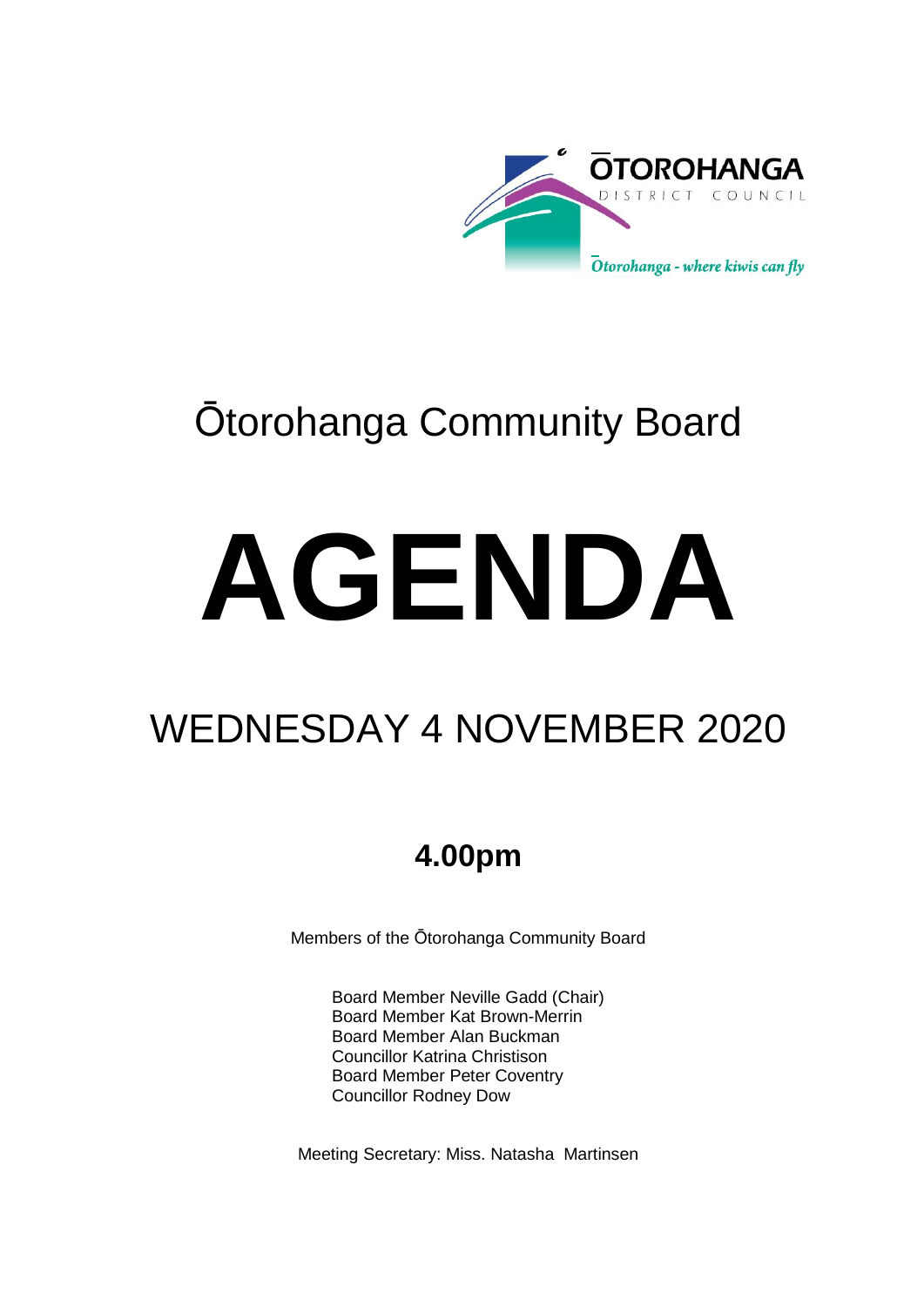### **ŌTOROHANGA COMMUNITY BOARD**

#### **WEDNESDAY 4 NOVEMBER 2020**

Notice is hereby given that an Ordinary meeting of the Ōtorohanga Community Board will be held in the Council Chambers, 17 Maniapoto Street, Ōtorohanga on Wednesday 4 November 2020 commencing at 4pm.

2 November 2020

**Tanya Winter CHIEF EXECUTIVE**

**AGENDA**

**ORDER OF BUSINESS: PAGE**

**PRESENT**

**IN ATTENDANCE**

**APOLOGIES**

**DECLARATION OF INTEREST**

**PUBLIC FORUM**

**CONFIRMATION OF MINUTES – 7 OCTOBER 2020**

#### **REPORTS**

| <b>ITEM 54</b>             | <b>CHAIRPERSONS REPORT - VERBAL</b>                                |   |
|----------------------------|--------------------------------------------------------------------|---|
| <b>ITEM 55</b>             | CHIEF EXECUTIVE REPORT 15 SEPTEMBER - 19 OCTOBER 2020              |   |
| <b>ITEM 56</b>             | UPDATE ON THE OTOROHANGA COMMUNITY BOARD WALK AROUND OTOROHANGA    | 3 |
| <b>ITEM 57</b>             | ROUTINE PLANNING REPORT FOR JULY TO SEPTEMBER 2020                 |   |
| <b>ITEM 58</b>             | ROUTINE ANIMAL CONTROL OFFICERS REPORT FOR APRIL TO SEPTEMBER 2020 | 8 |
| <b>BOARD MEMBER UPDATE</b> |                                                                    | 9 |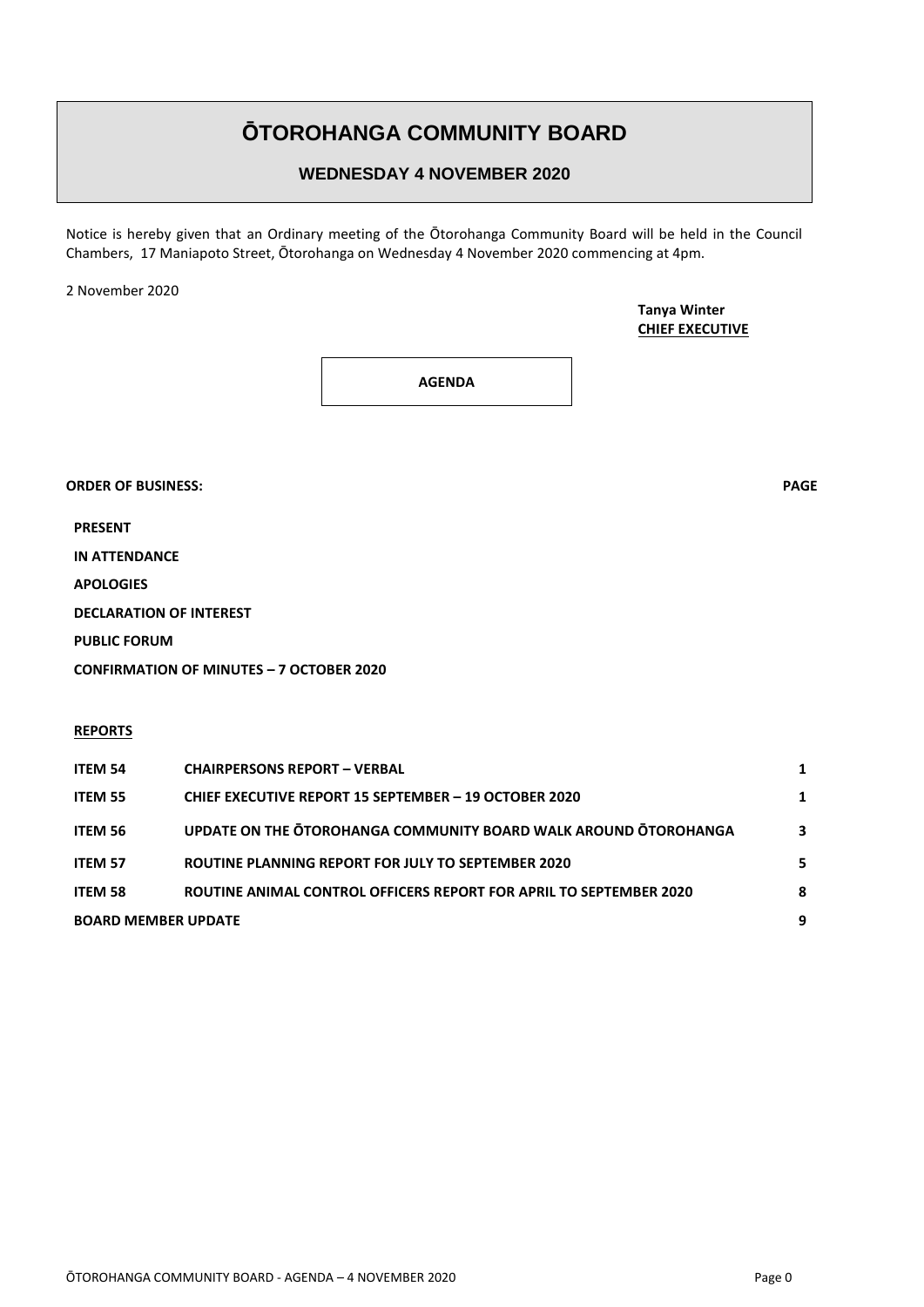| IIEM 54      | CHAIRPERSONS REPORT – VERBAL                                        |
|--------------|---------------------------------------------------------------------|
| ITEM 55      | <b>CHIEF EXECUTIVE REPORT 15 SEPTEMBER - 19 OCTOBER 2020</b>        |
| TO:          | <b>CHAIRPERSON AND MEMBERS</b><br><b>OTOROHANGA COMMUNITY BOARD</b> |
| <b>FROM:</b> | <b>CHIEF EXECUTIVE</b>                                              |

#### **Relevant Community Outcomes**

**DATE: 4 NOVEMBER 2020**

- Ensure services and facilities meet the needs of the Community
- Foster an involved and engaged Community

**ITEM 54 CHAIRPERSONS REPORT – VERBAL**

#### **Executive Summary**

The purpose of this report is to inform Council of the key focus areas for the Chief Executive in the last month and signal anything of note coming up in the next month.

#### **Recommendation**

It is recommended that the report is received.

#### **1. Health, Safety and Wellbeing**

Two events have been reported during September, with two near hits involving members of the public and driving. All identified actions have been completed. There have been three site safety inspections received during September, with minor non-compliances identified. Education on the requirements of site safety inspections is planned for October.

#### **Looking Back:**

- Business Continuity Plan templates distributed for activity managers to review and update existing plans
- Event reporting and investigation procedure developed and out for consultation
- Following up/advising on compliance requirements and internal processes

#### **Looking Forward:**

- Submission of the Water Treatment Plants' Approved Fire Evacuation Scheme applications
- Working with relevant managers to develop Asbestos Management Plans for each applicable Council-owned buildings/structures and plan surveying
- First Aid refreshers occurring in October
- **•** Firearms Policy review
- Monthly meetings with Group Manager Engineering about to commence

#### **2. Long Term Plan 2021: Ōtorohanga 2050**

The month of October has been very busy with weekly workshops held with Council on the Long Term Plan. These have covered:

- Development Contributions
- District and Regional Growth
- Climate Change and Natural Hazards
- Revenue and Financing Policy
- Liability Management and Investment Policies
- Community and Economic Development District Promotion
- Significance and Engagement Policy
- Waste Management and Recycling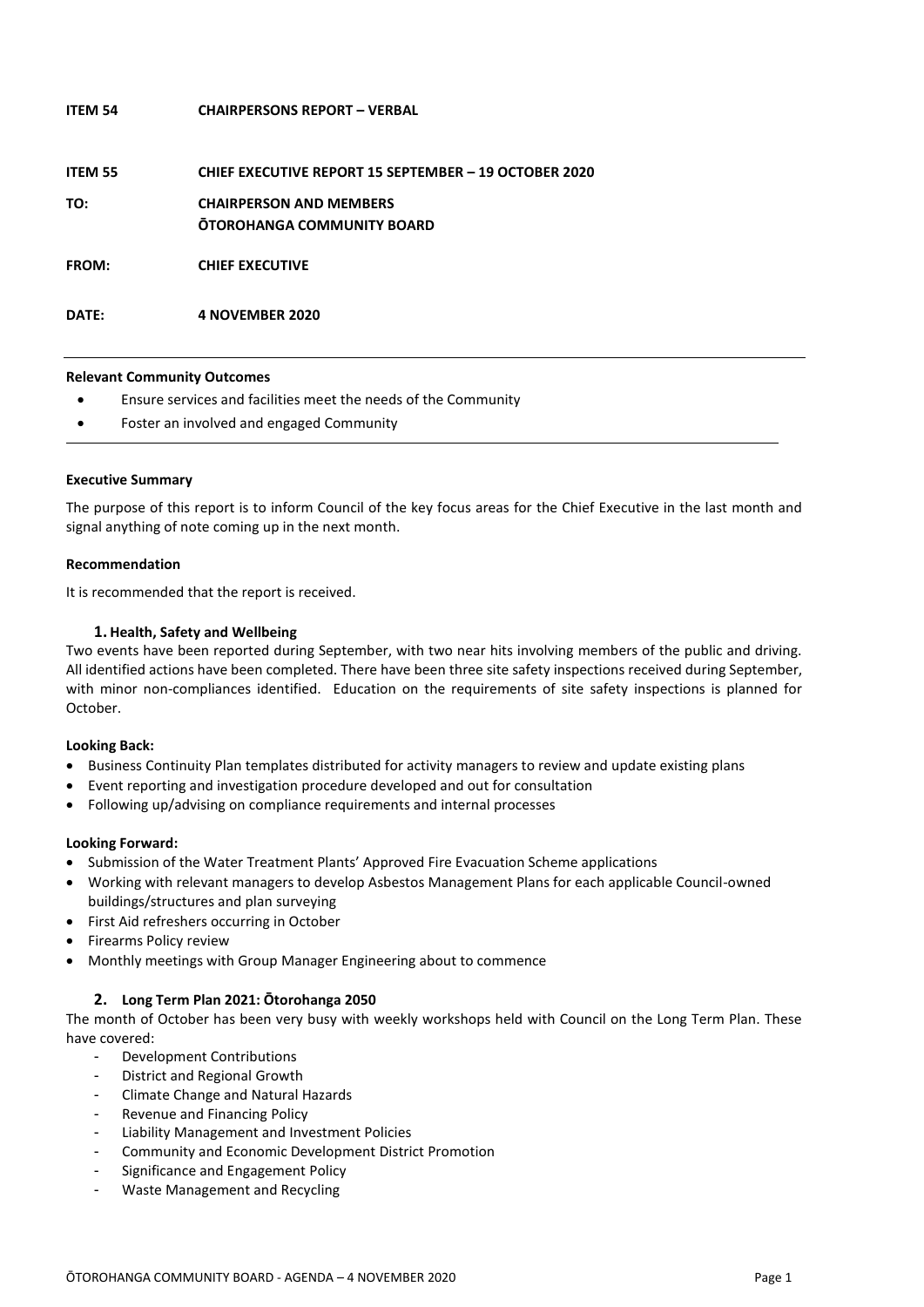#### - Infrastructure and Financial Strategies

All workshops are set against the 11 themes that have emerged from Council's early engagement. The Land Transport Asset Management Plan is currently being peer reviewed by NZTA, with the Three Waters Asset Management Plan progressing well. A review of our Fees and Charges is ongoing. A combined Council-Community Board workshop is scheduled for late October.

#### **3. Three Waters Update**

Council's Delivery Plan was submitted on time to Crown Infrastructure Partners, who are managing the delivery side of the Three Waters Reform funding for the government. It is currently being reviewed.

#### **4. SOLGM Summit and CE Forum**

Along with some staff, I attended the "Deconstructed SOLGM Summit" in September. I also attended the CE Forum which gives CEs the opportunity to come together to share information, collaborate and talk about challenges we might all be facing. Two highlights for me was the CE discussion on cybersecurity and a presentation from Lil Anderson, the CE of Te Arawhiti (formerly known as the Office of Treaty Settlements). As a result of those two sessions, the Leadership Team met with our IT team to discuss what we are currently doing and planning to do to mitigate the risk of cyber-attack. A report will come to the next Risk and Assurance Committee on this matter. I have also invited Lil Anderson to come and speak to Council and staff after the election about how we prepare a realistic organisation plan to increase our cultural competency. I would like to invite our iwi representatives to this session too.

#### **5. CouncilMARK**

Our draft CouncilMARK report has been received. It has been fact checked by Brendan and I and sent back to LGNZ for final moderation by the CouncilMARK board. We expect to receive our final report mid-late November. This will be circulated to elected members and then made public.

#### **6. Other Meetings/Activities**

- Mayors taskforce for Jobs Co-ordinator position description and advert
- ODDB meeting discussion on LTP
- Trevor Walters, Beattie Home
- Neil Taylor and Dawn Inglis from Waipa DC re AMPs
- 'Setting Your Staff Up to Succeed' training course with Leadership Team
- Melissa Youngson and Bruce Robertson re Annual Report audit
- Waikato CE Forum
- Waikato LASS Learning and Development Shared Service Project
- Dave Williams, MTB track in Bob Horsfall Reserve
- Emily Botje, Facilities Manager, Hamilton CC re building refurbishment
- Dennis O'Callaghan regarding my KPIs for 2020-21
- Remuneration Policy, Housing Policy, Occupancy Policy
- Jo Russell, Kiwi House
- Waikeria Prison meeting
- SOLGM Executive meeting
- Hanging basket planting
- Council Chamber upgrade meetings

Tanya Winter **CHIEF EXECUTIVE**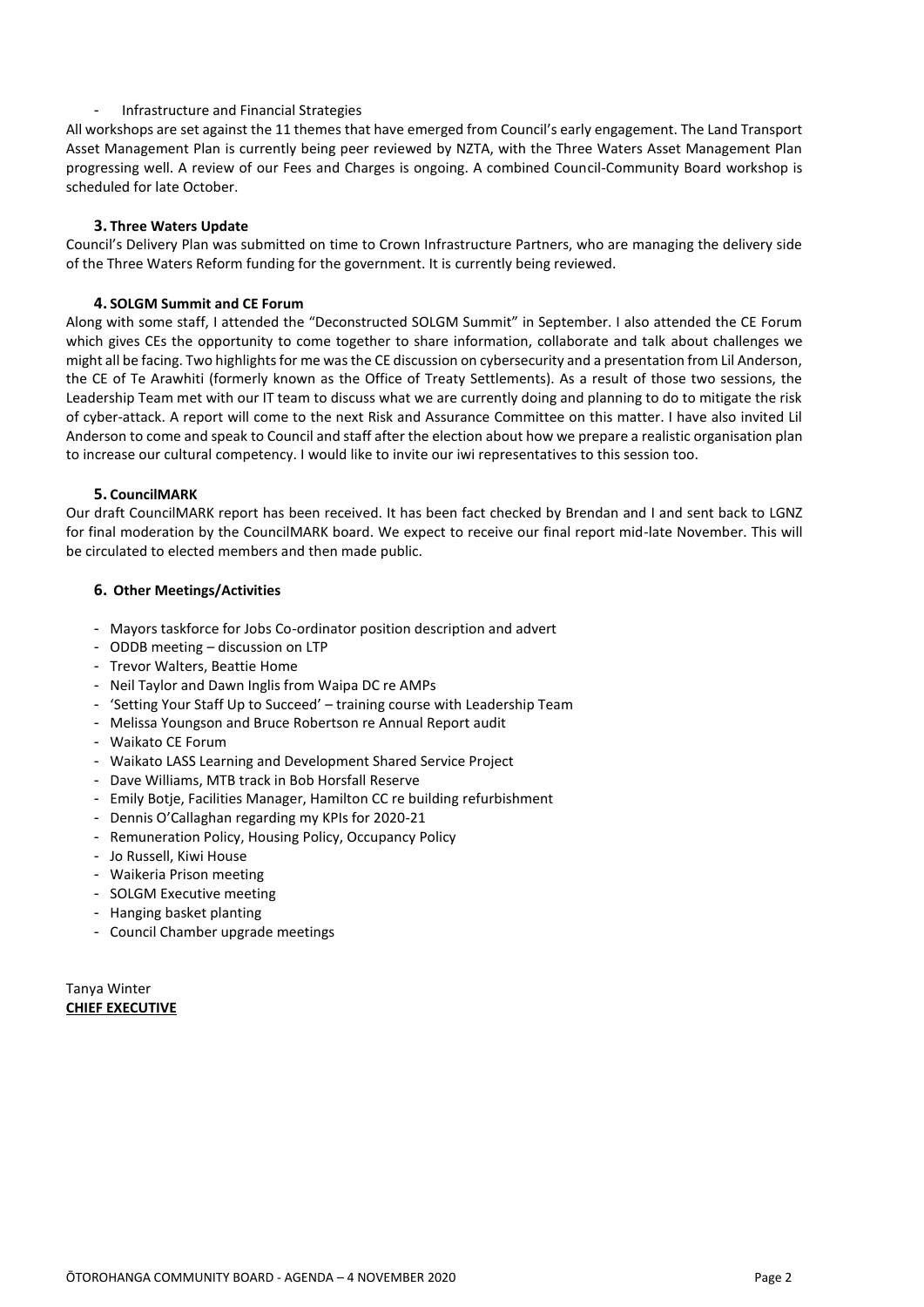| ITEM 56      | UPDATE ON THE OTOROHANGA COMMUNITY BOARD WALK AROUND OTOROHANGA |
|--------------|-----------------------------------------------------------------|
| TO:          | <b>CHAIRPERSON &amp; MEMBERS OTOROHANGA COMMUNITY BOARD</b>     |
| <b>FROM:</b> | <b>COMMUNITY FACILITIES OFFICER</b>                             |
| DATE:        | 4 <sup>T</sup> NOVEMBER 2020                                    |

#### Relevant Community Outcomes

- The Otorohanga District is a safe place to live
- Ensure services and facilities meet the needs of the Community
- Foster an involved and engaged Community

#### Executive Summary

On 8<sup>th</sup> July 2020, the Otorohanga Community Board walked around Otorohanga and complied a document identifying areas of concern or possible improvement. This report provides further feedback to the Community Board on the steps taken since the previous report.

Staff Recommendation

It is recommended:

That the report be received

#### Report Discussion

Each item raised is recorded in the table below along with associated comments.

| Item                                | Comments<br><b>Status</b><br>at<br>as | Service               | Estimated  |  |
|-------------------------------------|---------------------------------------|-----------------------|------------|--|
|                                     | 27/08/2020                            | Request               | Completion |  |
|                                     |                                       | number                | Date       |  |
| Pou showing signs of fading and     | Completed                             | 1902072               | 27/09/2020 |  |
| algae growth.                       |                                       |                       |            |  |
| Expedite the completion of the      | Canon is in final stages of           | 1902073               | 30/11/2020 |  |
| memorial cannon and return them to  | restoration                           |                       |            |  |
| the park.                           |                                       |                       |            |  |
| Tohutu (macron) above O for council | Ordered - install date to be          | 2002163               | 30/11/2020 |  |
| signage on office building          | confirmed                             |                       |            |  |
| Is there to many bins along         | Contractor too monitor bins           | 2002168               | 25/10/2020 |  |
| Maniapoto Street                    | when emptying to see usage            |                       |            |  |
| Light on pole and light for kiwi in | Work Programmed                       | 2002171               | 18/10/2020 |  |
| Village Green not working and pole  |                                       |                       |            |  |
| needs cleaning or replacing         |                                       |                       |            |  |
| Cracks in path to library           | Work programmed                       | 1902627               | 30/11/2020 |  |
|                                     |                                       |                       |            |  |
| Seating in Village Green needs some | Work programmed                       | 2001816               | 9/10/2020  |  |
| wood replaced                       |                                       |                       |            |  |
| Village Green area needs a good     | <b>Work Programmed</b>                | 2001535               | 9/10/2020  |  |
| clean                               |                                       |                       |            |  |
| Railway station concrete by garden  | Work programmed                       | 2002174               | 18/09/2020 |  |
| and sign base need water blasting   |                                       |                       |            |  |
| Chipped concrete along railway      | Options to be considered              | 2002176<br>18/09/2020 |            |  |
| platform and garden                 |                                       |                       |            |  |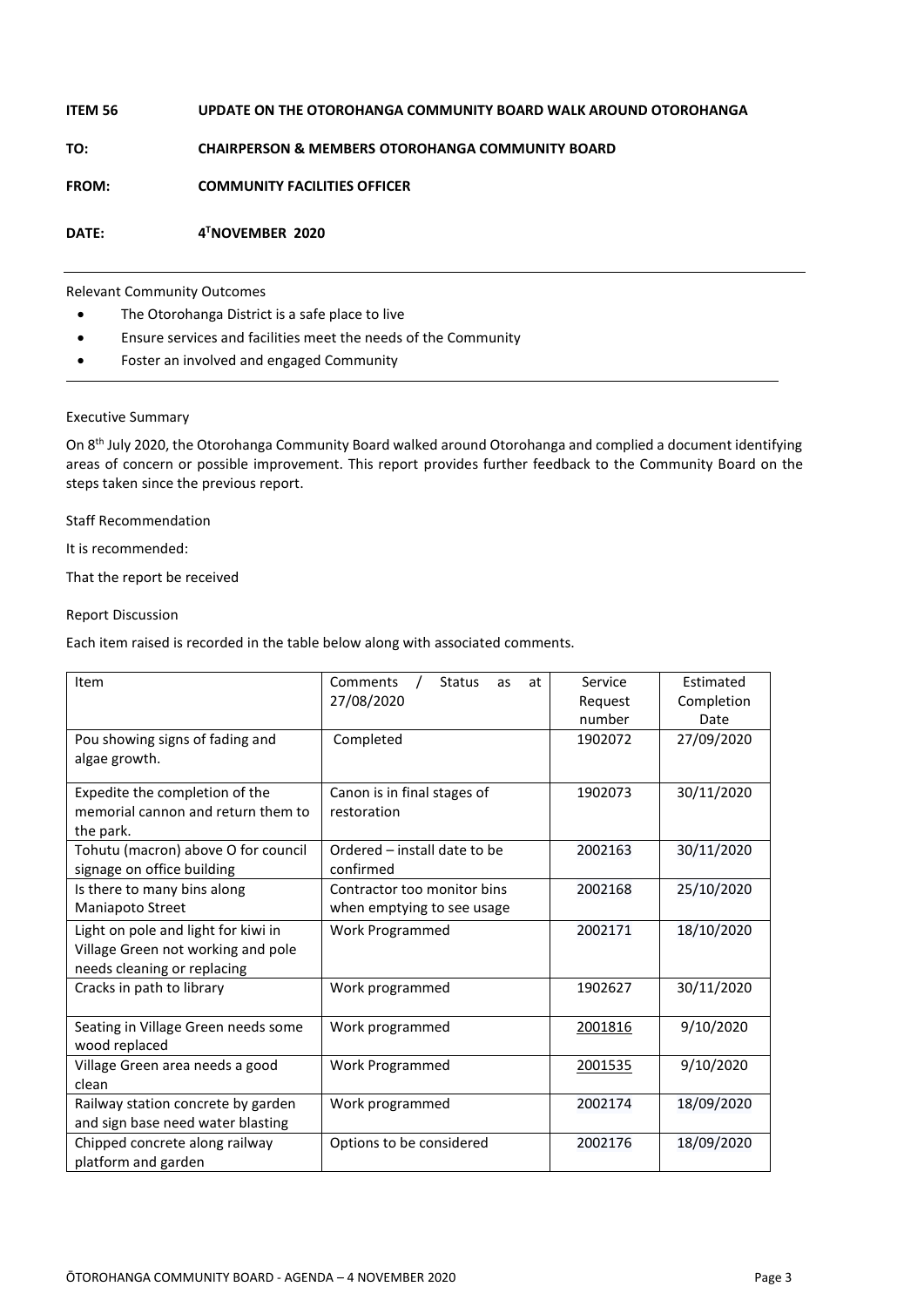| Railway station roof needs a clean                                               | Roof has been cleaned skylights<br>may need replacing | 2002177 | 20/09/2020 |
|----------------------------------------------------------------------------------|-------------------------------------------------------|---------|------------|
| Railway station seat needs repairing                                             | Repairs programmed                                    | 2002178 | 18/09/2020 |
| Whittington Lane moss along<br>footpath and broken kerb onto<br>Wahanui Crescent | Roading team aware and going<br>to remedy             | 2002180 | 8/10/2020  |
| Wahanui Crescent garden retaining<br>wall by toilets broken                      | Options to be investigated                            | 2001329 | 17/09/2020 |
| Investigate options for having pavers<br>cleaned in Sir Ed Hillary walkway       | Options to be investigated                            | 2002793 | 20/12/2020 |
| South end Otorohanga sign lighting<br>not going                                  | Repairs programmed                                    | 2002183 | 18/09/2020 |

Jared le Fleming

COMMUNITY FACITILITES OFFICER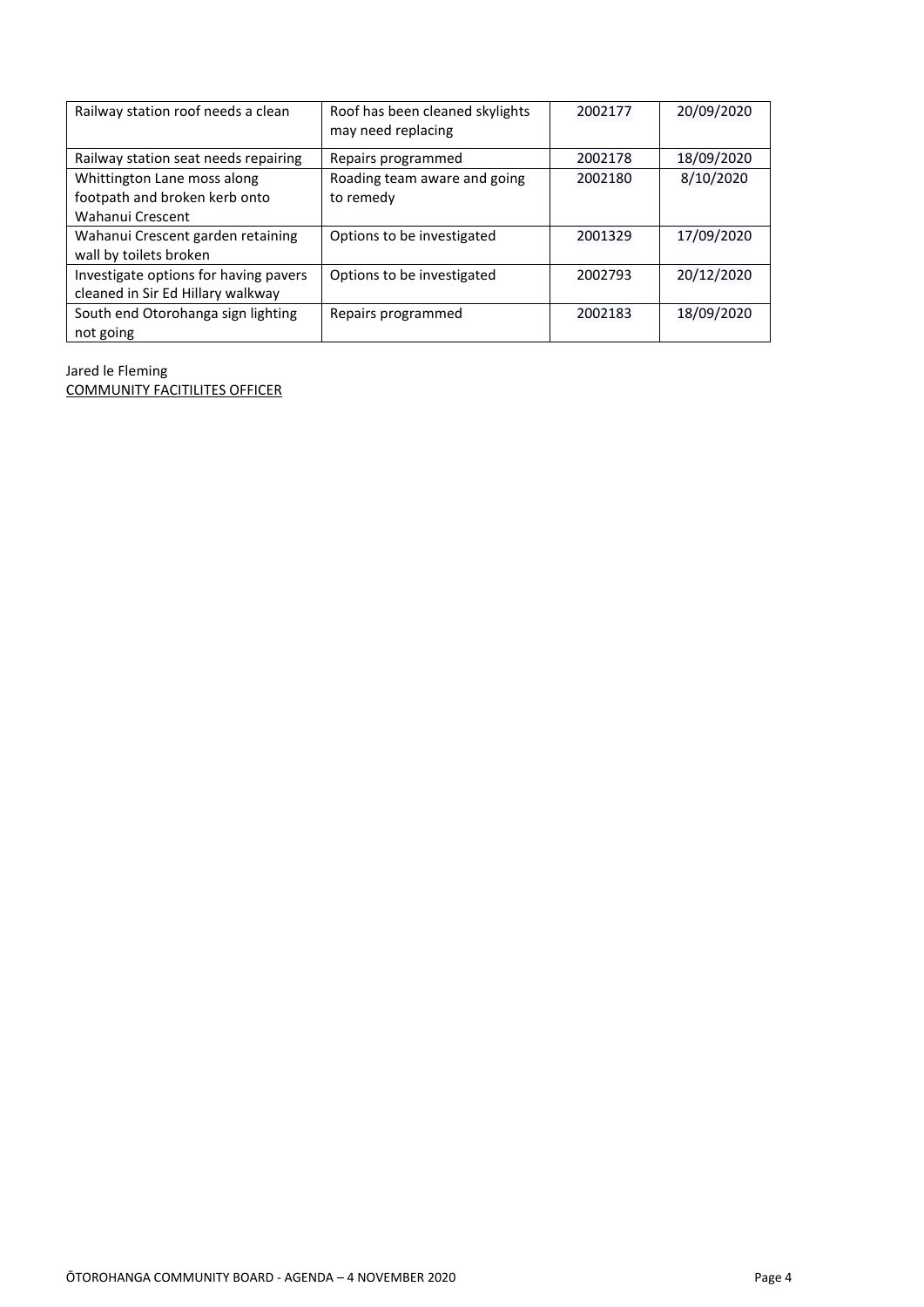#### **ROUTINE REPORTS**

#### **ITEM 57 ROUTINE PLANNING REPORT FOR JULY TO SEPTEMBER 2020**

**TO: CHAIRPERSON AND MEMBERS ŌTOROHANGA COMMUNITY BOARD**

**FROM: GROUP MANAGER ENVIRONMENT** 

#### **DATE: 4 NOVEMBER 2020 (OCB) 20 OCTOBER 2020 (ODC)**

#### **Relevant Community Outcomes**

- Manage the natural and physical environment in a sustainable manner
- Protect the special character of our harbours and their catchments
- Recognise the importance of the Districts rural character

#### **Executive Summary**

Reporting on Resource Consents granted under Delegated Authority for the period 1 July to 30 September 2020.

#### **Staff Recommendation**

It is recommended that:

The Planning Report for the third quarter of 2020 be received.

#### **Report Discussion**

**July to September 2020:** During this quarter 20 consents were granted under Delegated Authority as set out in the table below. These approvals compare with 17 consents (7 Land Use, 5 Subdivision, 5 Permitted Boundary Activity) granted in the same period of 2019.

#### **Decisions by Ward – July to September 2020**

|                   | <b>Land Use</b> | <b>Subdivision</b> | <b>Boundary Activity</b> |
|-------------------|-----------------|--------------------|--------------------------|
| Wharepuhunga      |                 |                    |                          |
| Kio Kio Korakonui |                 |                    |                          |
| Waipa             |                 |                    |                          |
| Ōtorohanga        |                 |                    |                          |
| Kawhia Tihiroa    |                 |                    |                          |
| <b>Total</b>      |                 |                    |                          |

#### **AR Loe GROUP MANAGER ENVIRONMENT**

**Attachment:** Resource Consent Decisions 1/07/20 to 30/09/20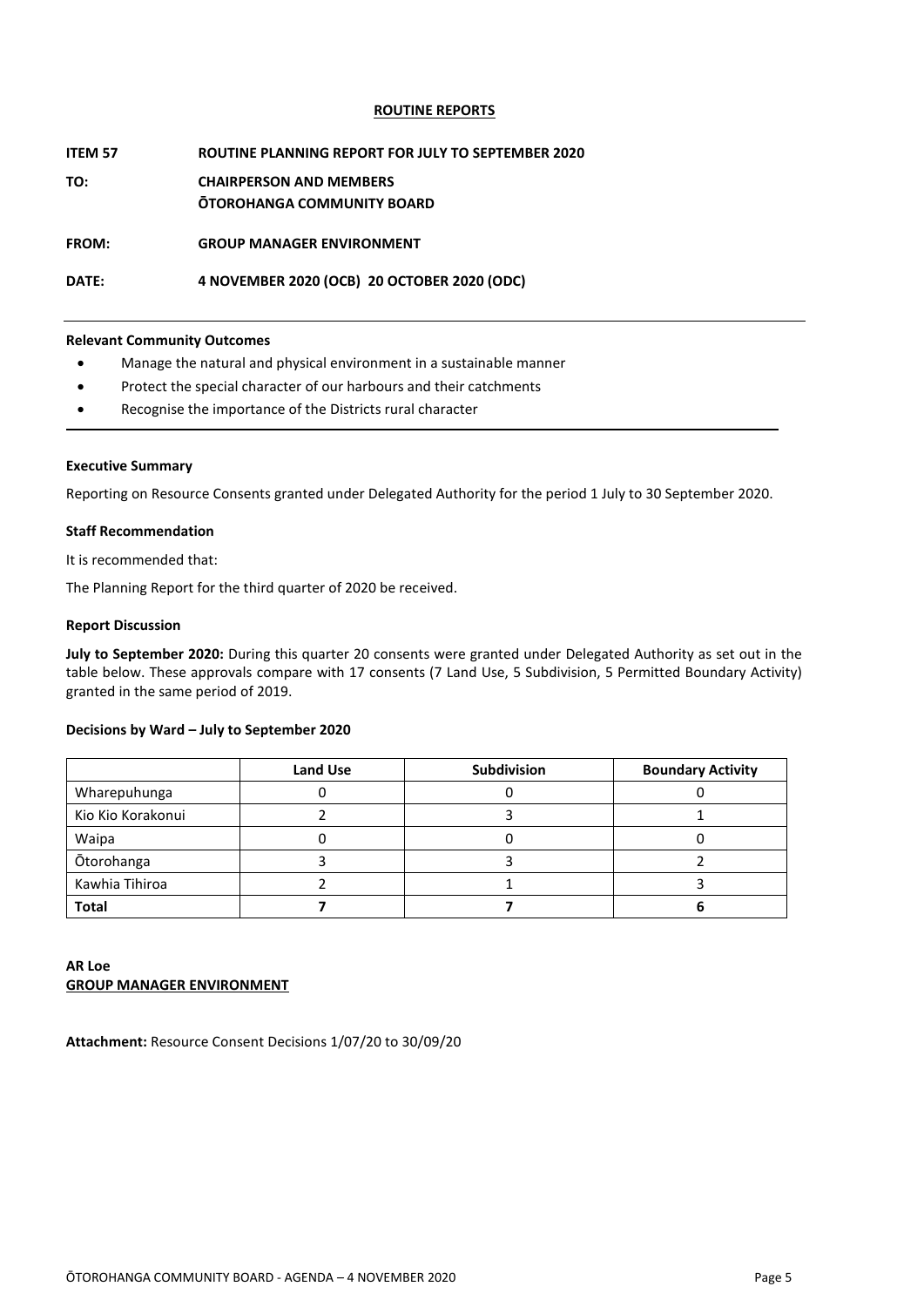**Resource Consent Decisions**

| <b>Applicant/Location/Proposal</b><br>No                           | O/S Decision           |
|--------------------------------------------------------------------|------------------------|
| 200030 SL and AM Kay                                               | LU PS GDA 10/07/20     |
| 936 Wharepuhunga Road<br>To erect and operate an OR2430 frost fan. |                        |
| 200033 CFE Limited<br>419 Te Kawa Road                             | LU PS GDA 10/07/20     |
| <b>Boundary Relocation</b>                                         |                        |
| 200032 Woolworths NZ Ltd<br>123 Maniapoto Street                   | LU PS GDA 29/07/20     |
| Change Conditions of Landuse Consent RM01DA20                      |                        |
| 200046 RM Koroheke and BM Walters<br>26 Thomson Avenue             | LU<br>PS GDA 25/08/20  |
| Undertake earthworks and build retaining walls                     |                        |
| 200040 Happy Valley Nutrition Ltd<br>6 Redland Road                | LU PS GDA 4/09/20      |
| Construct a car park and substation.                               |                        |
| 200044 Happy Valley Nutrition Ltd<br>5 Redland Road                | LU PS GDA 10/09/20     |
| Additional earthworks - Change conditions of Land Use consent      |                        |
| 200051 MH and JG Heslop<br>118 Main North Road                     | LU PS GDA 16/09/20     |
| Site a second Dwelling on one Title                                |                        |
| <b>Total for Land Use</b>                                          | 7 consents             |
| 200037 RC & OF Newth<br>170 Te Tahi Road                           | PS GDA 21/07/20<br>PB. |
| Shed sited within the 15m other yard                               |                        |
| 200038 Mrs M Loveridge<br>34-40 Orahiri Terrace                    | PB<br>PS GDA 21/07/20  |
| Site stormwater detention tank within the other yard.              |                        |
|                                                                    |                        |
| 200042 Z M Thorpe<br>1272 Te Kawa Road                             | PS GDA 21/08/20<br>PB  |
| Site a dwelling within the other yard                              |                        |
| 200043 RE and ML Hughey                                            | PB<br>PS GDA 21/08/20  |
| Puketarata Road                                                    |                        |
| Site a Dwelling within the 15m other yard                          |                        |
| 200052 S G Miles                                                   | PB PS GDA 4/09/20      |
| 34 Te Kawa Street                                                  |                        |
| Site a Garage within the Other yard setbacks                       |                        |
| 200053 JL and GA Gisborne                                          | PB PS GDA 4/09/20      |
| 158 Te Tahi Road<br>Shed sited within the 15m wide other yard      |                        |
| <b>Total for Permitted Boundary Activity</b>                       | 6 consents             |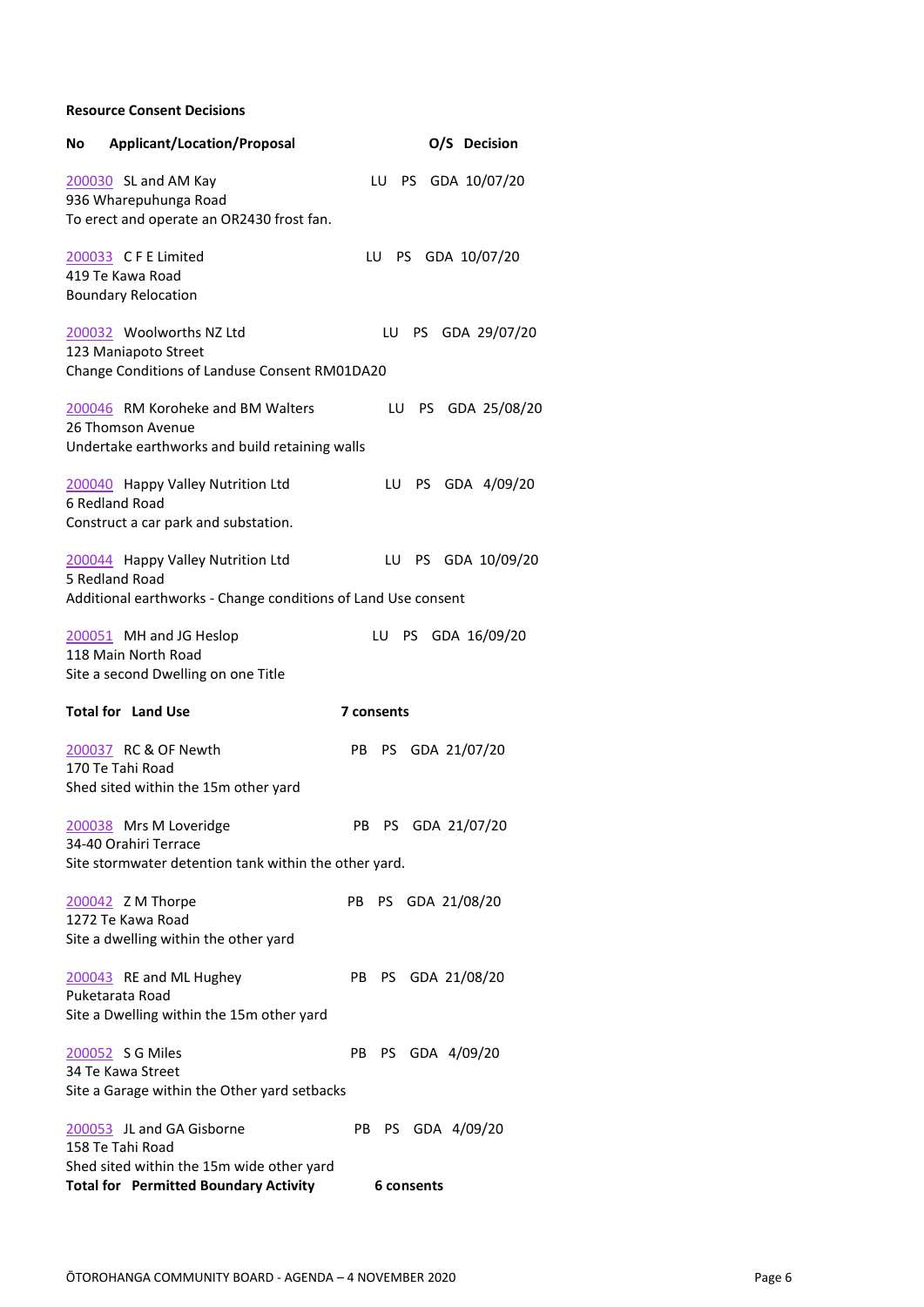[200028](https://otorohanga.magiqcloud.com/cgi-bin/rg6/rg6ep?200028) N Pratt SB PS GDA 10/07/20 5 Main North Road Boundary Relocation and create an Access Lot. [200041](https://otorohanga.magiqcloud.com/cgi-bin/rg6/rg6ep?200041) BBC Farms Limited Partnership SB PS GDA 25/08/20 81, 141 191 and 259 Puketarata Road Create three additional lots and to undertake boundary relocations. [200045](https://otorohanga.magiqcloud.com/cgi-bin/rg6/rg6ep?200045) AD and HJ Major SB PS GDA 8/09/20 36 Old Te Kuiti Road Create two additional Lots [200050](https://otorohanga.magiqcloud.com/cgi-bin/rg6/rg6ep?200050) HJ & MF Rothery Family Trust SB PS GDA 21/09/20 19 Harper Ave Create a Right of Way [200057](https://otorohanga.magiqcloud.com/cgi-bin/rg6/rg6ep?200057) M J Hall SB PS GDA 21/09/20 2803 State Highway 31 Kawhia Road Create a right of way [200049](https://otorohanga.magiqcloud.com/cgi-bin/rg6/rg6ep?200049) Insel Farms Ltd SB PS GDA 22/09/20 15 Puketarata Rd and Kio Kio Station Rd Create four additional allotments [200054](https://otorohanga.magiqcloud.com/cgi-bin/rg6/rg6ep?200054) NG & HM Hunt Family Trust SB PS GDA 23/09/20 465 Rangiatea Road Relocate boundaries between two certificates of title Total for Subdivision **7** consents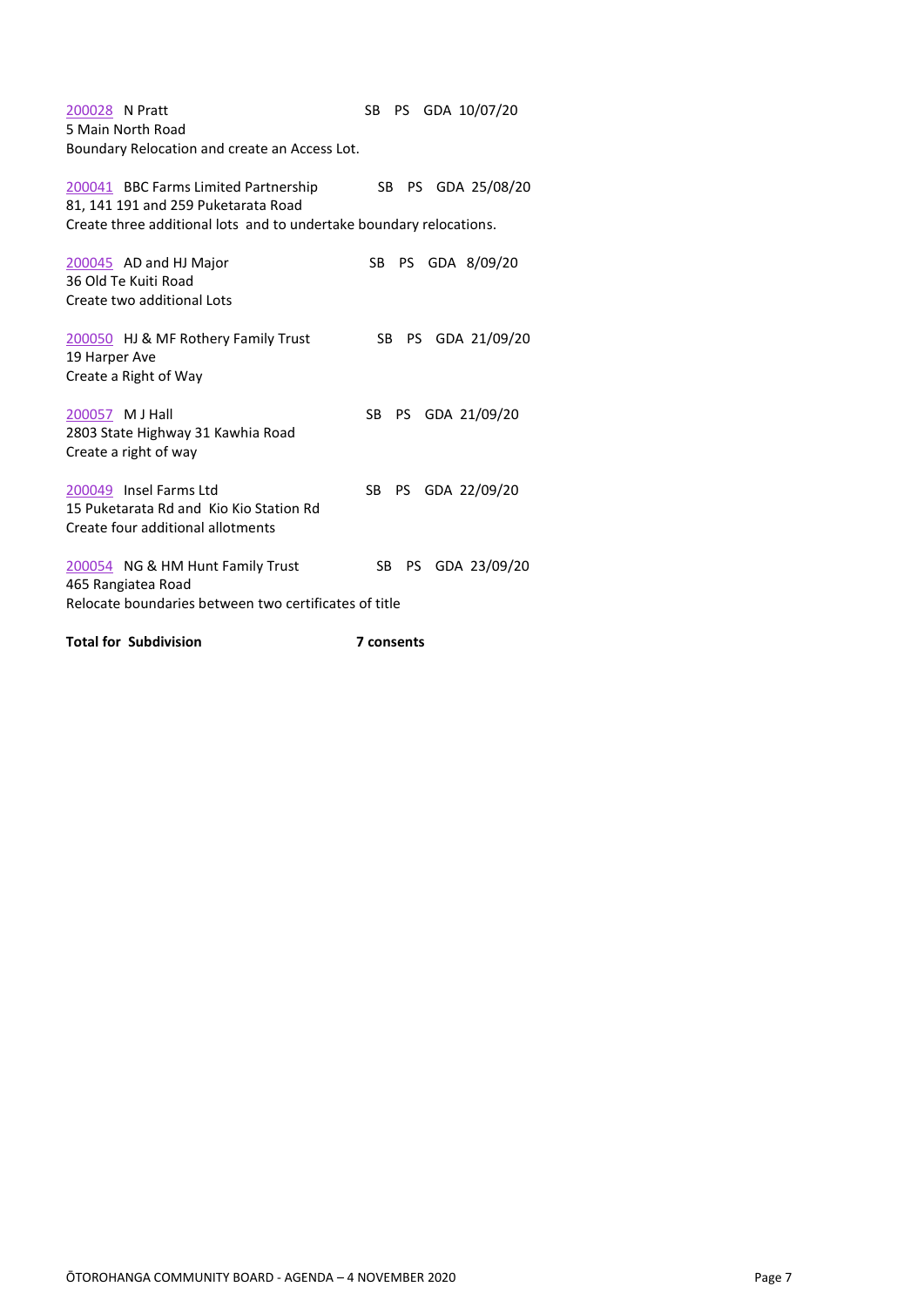| <b>ITEM 58</b> | ROUTINE ANIMAL CONTROL OFFICERS REPORT FOR APRIL TO SEPTEMBER 2020  |
|----------------|---------------------------------------------------------------------|
| TO:            | <b>CHAIRPERSON AND MEMBERS</b><br><b>OTOROHANGA COMMUNITY BOARD</b> |
| <b>FROM:</b>   | <b>GROUP MANAGER ENVIRONMENT</b>                                    |
| DATE:          | 4 NOVEMBER 2020 (OCB) 20 OCTOBER 2020 (ODC)                         |

#### **Relevant Community Outcomes**

- The Ōtorohanga District is a safe place to live
- Ensure services and facilities meet the needs of the Community
- Recognise the importance of the Districts rural character

#### **Executive Summary**

A report from the Group Manager Environment on Dog and Animal Control activities in the District for the period April to September 2020.

#### **Staff Recommendation**

It is recommended that:

The report on Dog and Animal Control activities for the period April to September 2020 be received.

#### **Report Discussion**

|                                                 | April         | May           | June     | July | Aug | Sept          |
|-------------------------------------------------|---------------|---------------|----------|------|-----|---------------|
| <b>Registration Notices issued</b>              |               | 5             | 3        | 7    | 4   | 5             |
| Property visits for Registration Checks - Rural | 0             | 12            | 12       | 10   | 16  | 12            |
| Property visits for Registration Checks - Urban | $\Omega$      | 11            | 9        | 11   | 10  | 11            |
| Property visits for SOP                         | 0             | 2             | 2        | 4    | 2   | 1             |
| Property visits for Two Dog Permit              | 0             | 0             | 0        | 0    | 0   | 0             |
| Complaints – Dogs Actioned                      | 16            | 19            | 14       | 19   | 11  | 22            |
| Complaints - Stock Actioned                     | 1             | 3             | 3        | 3    | 9   | 8             |
| Street Patrols Night - Otorohanga               | 4             | 4             | 4        | 4    | 4   | 4             |
| <b>Street Patrols Day</b>                       | 18            | 21            | 24       | 20   | 23  | 21            |
| Enquiries - Registration/Dog Control            | 16            | 23            | 14       | 23   | 21  | 21            |
| Dogs Impounded                                  | 8             | 10            | 3        | 13   | 2   | 9             |
| Stock Impounded                                 | $\Omega$      | $\mathcal{P}$ | $\Omega$ | 0    | 1   | 1             |
| Written and Verbal Warnings                     | 6             | 7             | 5        | 8    | 7   | 8             |
| Infringement Notices Issued                     |               | 0             | 0        | 0    | 0   | $\mathfrak z$ |
| Call Outs                                       | $\mathfrak z$ | 3             | 3        | 4    | 4   | 3             |

#### **Registration Update**

The annual payment for dog registration was due on 1 August 2020 with a late payment penalty of 50% payable after that date. This year we received 1922 (*last year 2132)* registrations before the late payment penalties were imposed. At the end of September 2020 the total number of dogs registered was 2150 (*last year 2185).*

Despite efforts to notify and advertise deadlines there has been a continued decrease in the number of dogs registered on time. In addition to newspaper advertising and Facebook, staff are now texting owners to encourage prompt payment.